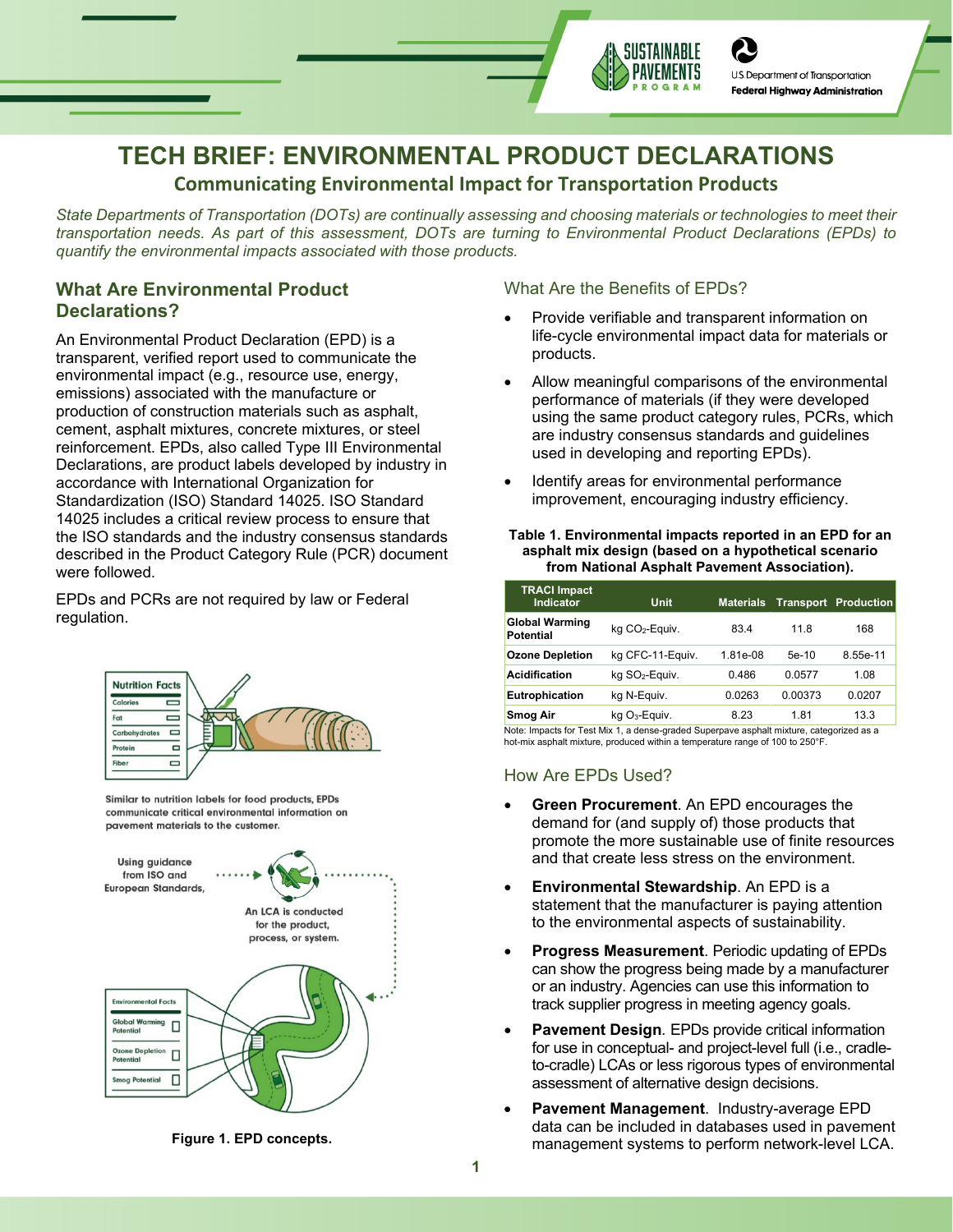

**U.S. Department of Transportation Federal Highway Administration** 

# **How Are EPDs Produced?**

The production of an EPD consists of four basic steps defined and required by the ISO 14025 standards.

## Step 1: Developing the PCR

EPDs are developed using industry standards defined in a PCR document. PCRs are developed by a committee of stakeholders convened by a program operator, which can be a company or a group of companies, an industrial sector, or a trade association. In the U.S., most program operators are accredited certification bodies or industry organizations for a given product (e.g., National Ready [Mix Concrete Association,](https://www.nrmca.org/sustainability/EPDProgram/Index.asp) [National Asphalt Pavement](https://www.asphaltpavement.org/EPD)  [Association\)](https://www.asphaltpavement.org/EPD).

An open consultation process is followed to gather input on the draft PCR from the following stakeholders:

- Internal stakeholders within the industry, including individual manufacturers.
- Competing industries.
- LCA practitioners.
- Subject matter experts, often from academia.
- Government agencies.
- Non-governmental organizations.
- Customers.

A third-party independent review panel, typically with at least three members and including both LCA experts and subject matter experts, reviews the PCR for logic and compliance with ISO 14025 and other standards of importance to customers. A common standard of importance for pavements is ISO 21930, which is more specific to civil building materials. The PCR is reviewed and revised until the independent review team agrees that it meets the requirements of the standards it states that it meets and is otherwise practical and reasonable.

# Step 2: Developing the LCA for the EPD

To publish an EPD, an LCA is developed for the PCR's product or group of products. The LCA follows the instructions in the pertinent PCR for these items:

- **Product definition, in terms of function, technical** performance, and use.
- **Goal and scope**, including functional and declared units for a product, system boundaries, description of data, completeness criteria for inclusion of inputs and outputs, and data quality requirements.
- **Data aspects**, such as requirements and guidelines for data collection, calculation procedures, and allocation of material and energy flows and releases.
- **Environmental impacts,** featuring the selection of impact categories and impact calculation rules to be used in the LCA.
- **Requirements and guidelines,** to be followed for producing data used to compile and quantify product inputs and outputs for the entire life cycle.
- **Reporting**, including the method for presenting and formatting the results.

Any party that produces a product or group of products can develop an EPD based on a published PCR. An industry group will often perform an initial national industry-average or regional-average LCA that uses typical national or regional values following the PCR. That initial LCA assembles all the information needed for product manufacturers to produce initial EPDs. The initial national or regional EPD provides information that makes it easier for individual companies to produce EPDs for their company or for plant-specific products by adjusting the formulation (concrete or asphalt mix design, for example) and making other changes needed to make the EPD relevant to their specific product.

# Step 3: Developing the EPD

An EPD must comply with the necessary instructions from the relevant PCR. The PCR ensures that the EPDs will not only use the results of the LCA with defined content and format, but will also comply with the same requirements for any additional environmental information, including methodological requirements, inclusion of materials and substances to be declared, and period of validity. EPDs can only be produced for those stages of the life for which the EPD developer has information, typically (see figure 3):

- **Cradle-to-Gate**. Includes the impacts calculated from initial material production (e.g., oil exploration and extraction, mining of rock) up to the gate of the manufacturing site (and before transport to the paving site) (EN15804 modules A1-A3).
- **Cradle-to-Site**. Includes the impacts of cradle-togate plus the transportation to the paving site, and the construction operation of paving (EN15804 modules A1-A5).
- **Cradle-to-Grave**. Includes the impacts of cradle-tosite, plus the use stage processes (e.g., vehicle operation, stormwater, noise) and maintenance and rehabilitation ending just before the first reconstruction (EN15804 modules A1-A5, B1-B7, and C1-C4).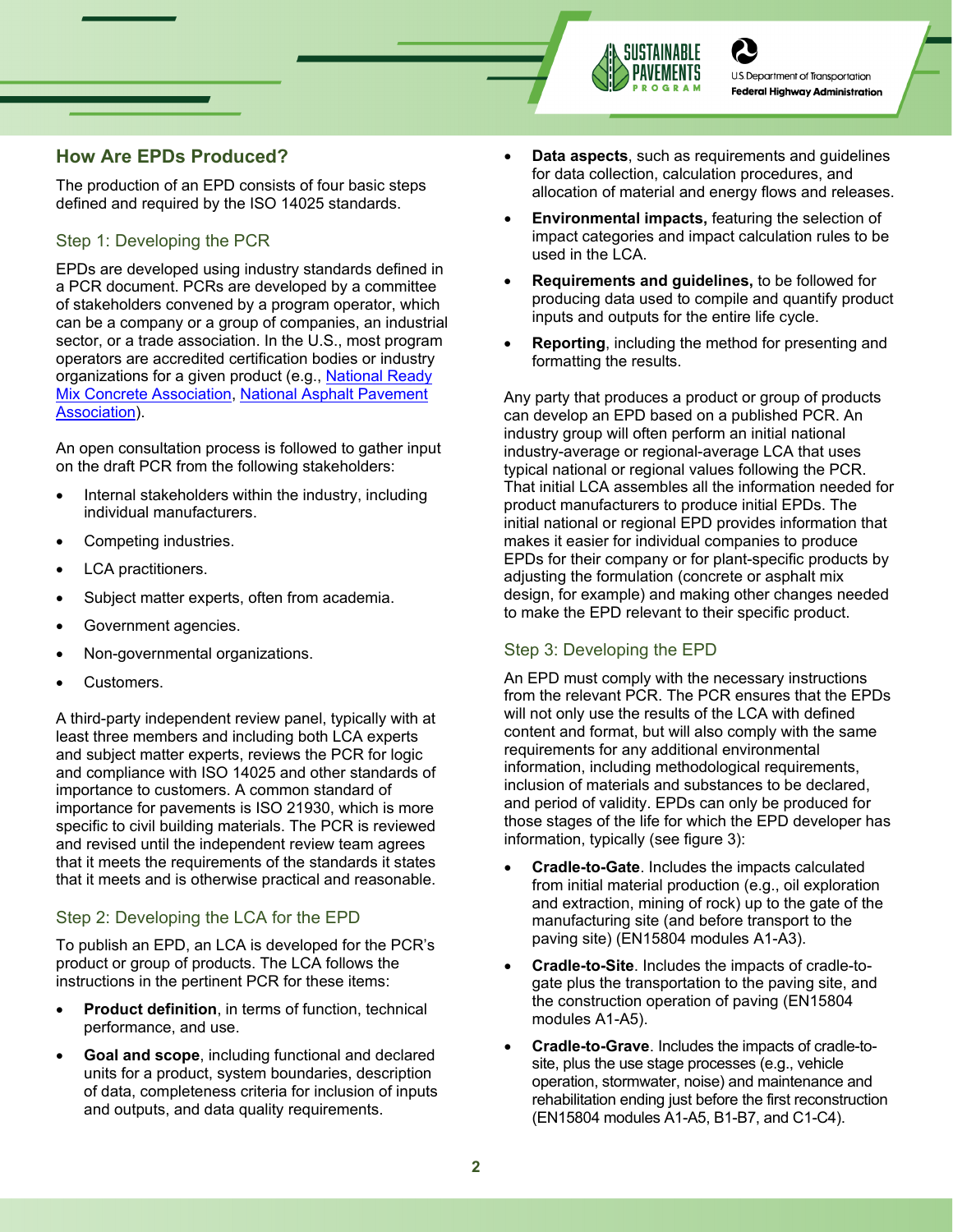

U.S. Department of Transportation **Federal Highway Administration** 

Q



**Figure 2. Steps in the development of EPDs.**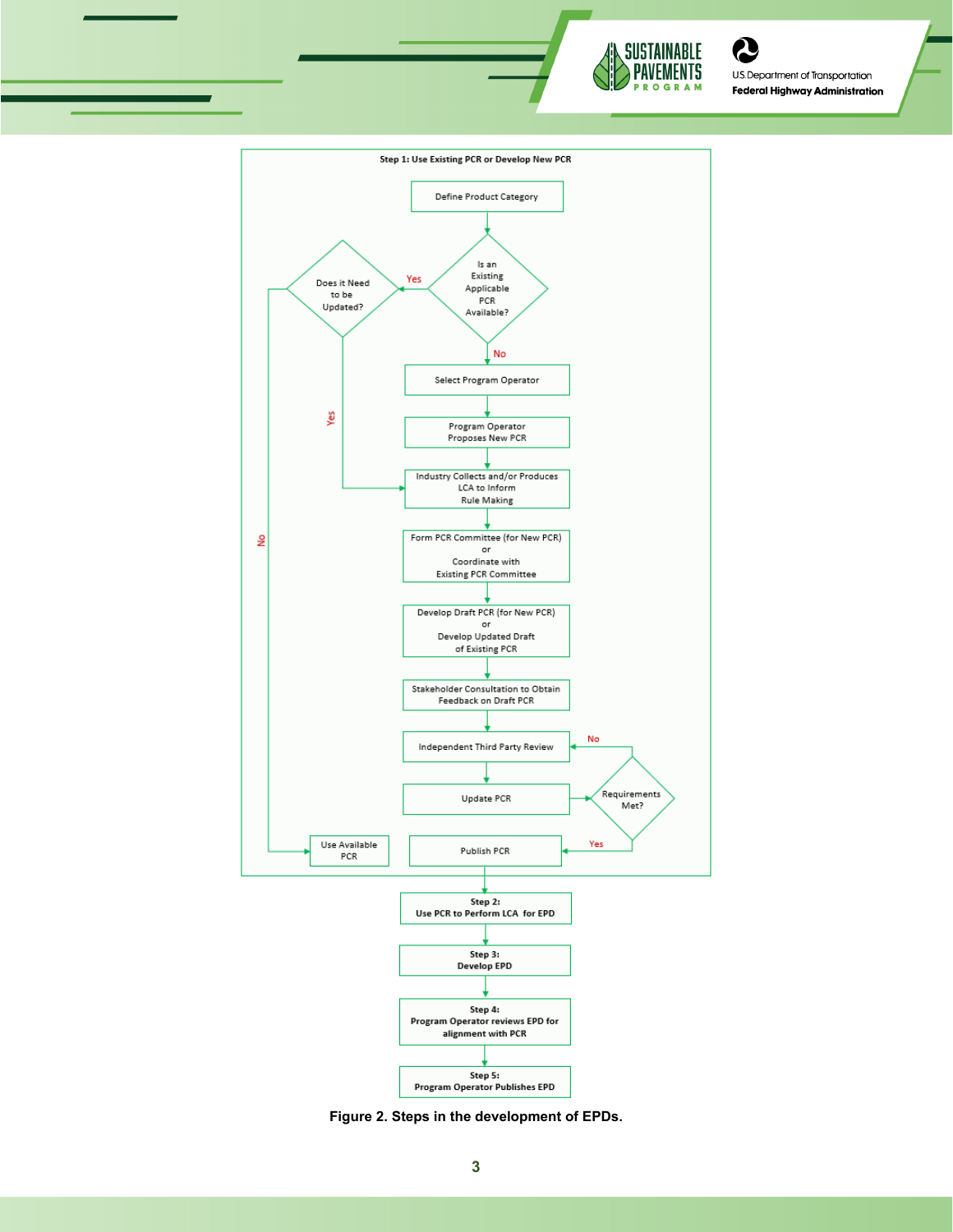

# **Table 2. Life-cycle stages included in EPDs applied to pavement LCA (based on data from EN15804).**

| <b>EN 15804</b><br>Module                                                                          | Life Cycle<br><b>Stage</b>           | <b>Process</b>            | <b>EN 15804</b><br>Module # | Cradle-to-Gate<br><b>EPD</b> | Cradle-to-Gate<br><b>EPD with options</b> | <b>Cradle-to-Site</b><br><b>EPD</b> | Cradle-to-Grave<br><b>EPD</b> |
|----------------------------------------------------------------------------------------------------|--------------------------------------|---------------------------|-----------------------------|------------------------------|-------------------------------------------|-------------------------------------|-------------------------------|
| <b>EN 15804</b><br><b>Product Stage</b><br><b>Module A</b><br>Construction<br><b>Process Stage</b> | <b>Raw Material</b><br><b>Supply</b> | A1                        | X                           | X                            | X                                         | X                                   |                               |
|                                                                                                    |                                      | <b>Transport</b>          | A2                          | X                            | X                                         | X                                   | X                             |
|                                                                                                    |                                      | Manufacturing             | A3                          | X                            | X                                         | X                                   | X                             |
|                                                                                                    |                                      | <b>Transport</b>          | A4                          |                              | $\overline{O}$                            | X                                   | X                             |
|                                                                                                    |                                      | Construction              | A <sub>5</sub>              |                              | $\mathbf O$                               | X                                   | X                             |
| <b>EN 15804</b><br><b>Use Stage</b><br><b>Module B</b>                                             | Use                                  | <b>B1</b>                 |                             | $\mathbf O$                  |                                           | X                                   |                               |
|                                                                                                    |                                      | <b>Maintenance</b>        | <b>B2</b>                   |                              | $\mathbf O$                               |                                     | X                             |
|                                                                                                    |                                      | Repair                    | <b>B3</b>                   |                              | O                                         |                                     | X                             |
|                                                                                                    |                                      | Replacement               | <b>B4</b>                   |                              | $\mathbf O$                               |                                     | X                             |
|                                                                                                    |                                      | Refurbishment             | <b>B5</b>                   |                              | $\mathbf O$                               |                                     | X                             |
|                                                                                                    |                                      | Operational<br>energy use | <b>B6</b>                   |                              | $\mathbf O$                               |                                     | X                             |
|                                                                                                    |                                      | Operational<br>water use  | <b>B7</b>                   |                              | $\mathbf O$                               |                                     | X                             |
| <b>EN 15804</b><br><b>Module C</b>                                                                 | End-of-Life<br><b>Stage</b><br>111   | <b>Demolition</b>         | C <sub>1</sub>              |                              | $\mathbf O$                               |                                     | X                             |
|                                                                                                    |                                      | <b>Transport</b>          | C <sub>2</sub>              |                              | O                                         |                                     | X                             |
|                                                                                                    |                                      | Wastage<br>processing     | C <sub>3</sub>              |                              | $\mathbf O$                               |                                     | $\boldsymbol{X}$              |
|                                                                                                    |                                      | <b>Disposal</b>           | C <sub>4</sub>              |                              | $\mathbf O$                               |                                     | X                             |

**X** = Mandatory

**= Mandatory O = Optional - = n/a**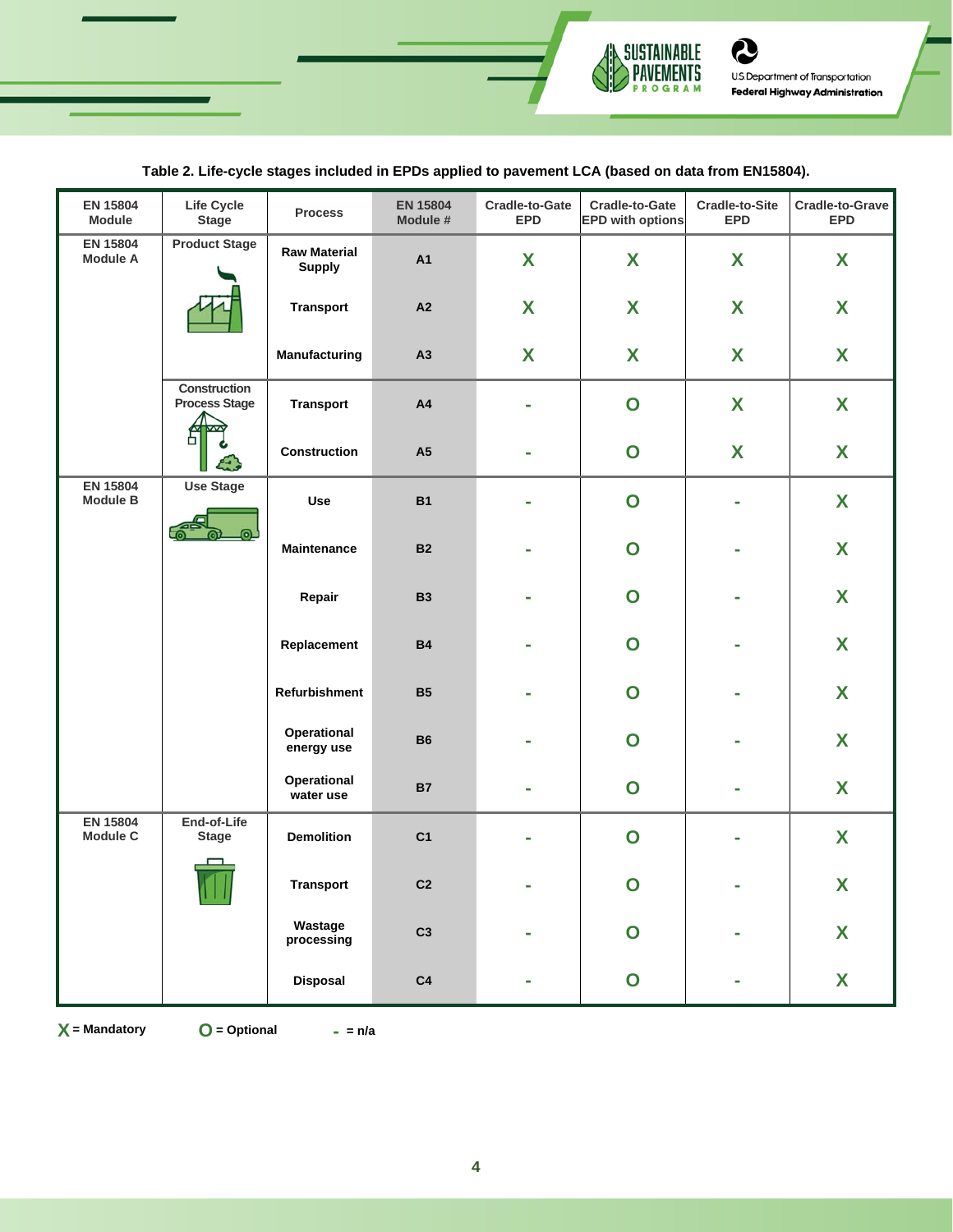

**U.S. Department of Transportation Federal Highway Administration** 

# Step 4: Publishing the EPD

A neutral third party or the program operator must verify the EPD as being compliant with the PCR. While ISO 14025 has defined specific requirements for PCR review and EPD verification, ISO itself does not review the credentials of critical reviewers or enforce any standards. Instead, it is assumed that if the critical reviewers are not sufficiently qualified then consumers will not have faith in the EPD, and it will not be accepted. The program operator will issue the EPD after successful completion of the review process.

#### Current State of Practice

Several pavement materials industries (e.g., National Asphalt Pavement Association, Portland Cement Association) have developed (or are developing) PCRs and are operating EPD programs. At the same time, a number of supporting industries that provide admixtures and other ingredients are also working on developing EPD programs. The primary business incentive for industry to produce EPDs at this time is to gain points in rating systems such as in the LEED v4 framework, but highway agencies could also encourage their development by providing incentives.

#### **How Are Agencies Encouraging EPDs?**

- The [California Department of Transportation,](https://dot.ca.gov/programs/engineering-services/environmental-product-declarations) as part of the Buy Clean California Act, is currently requesting EPDs for eligible materials and will require EPDs in 2020.
- Similar legislation requiring EPDs for public procurement has been proposed in several States, including Oregon, Minnesota, and Washington.
- [Oregon Department of Environmental Quality](https://www.oregon.gov/deq/mm/production/Pages/Concrete.aspx) has a voluntary program to help concrete mix manufacturers produce EPDs in aims to help reduce the environmental impact of concrete consumed in Oregon.
- In March 2018, Washington State Legislature authorized the University of Washington to conduct a [study](http://www.carbonleadershipforum.org/projects/buy-clean-washington/) and the Department of Enterprise Services to conduct a pilot of the Buy Clean Washington Act to develop policy recommendations for how EPDs could be used for public purchasing in Washington State.

The FHWA is developing a pavement LCA tool that will assist agencies in assessing, benchmarking, and communicating environmental impacts of pavement materials and designs.

#### Harmonization of PCRs

Because multiple components of a PCR apply broadly across different products and processes, harmonization of the PCRs is critical for EPDs to be of value as a data input for pavement LCAs or for public procurement.

Approaches being discussed include whether there should be a single PCR which would identify the common rules that apply across all products and processes for the U.S. and whether a governing consortium should be created. The [Program Operator](https://programoperators.org/)  [Consortium](https://programoperators.org/) and the **American Center for Life Cycle [Assessment](https://aclca.org/) are two examples of recent initiatives** working on these issues.

The FHWA is working on documenting best practices for developing PCRs for EPDs of pavement materials to aid the harmonization process.

# **How Can Agencies Use EPDs Today?**

- Establish a database with EPDs relevant to pavements.
- Encourage the development and use of EPDs by providing incentives to industries or manufacturers.
- Compile EPDs to track and communicate the progress being made towards the agency's sustainability goals.
- Use average EPDs as inputs to the agency's use of LCA in pavement design, asset management, and in the development of specifications and policies.
- Conduct a pilot program to introduce the industry to EPDs and their applications.
- Participate as a stakeholder for creating PCRs (review or committee member) to ensure EPDs are produced in line with the public interests.
- Encourage the use of EPDs that have been created by PCRs that follow best practices to help ensure harmonization.
- Consider EPDs for materials procurement once harmonization efforts have created a sufficiently level playing field for competition.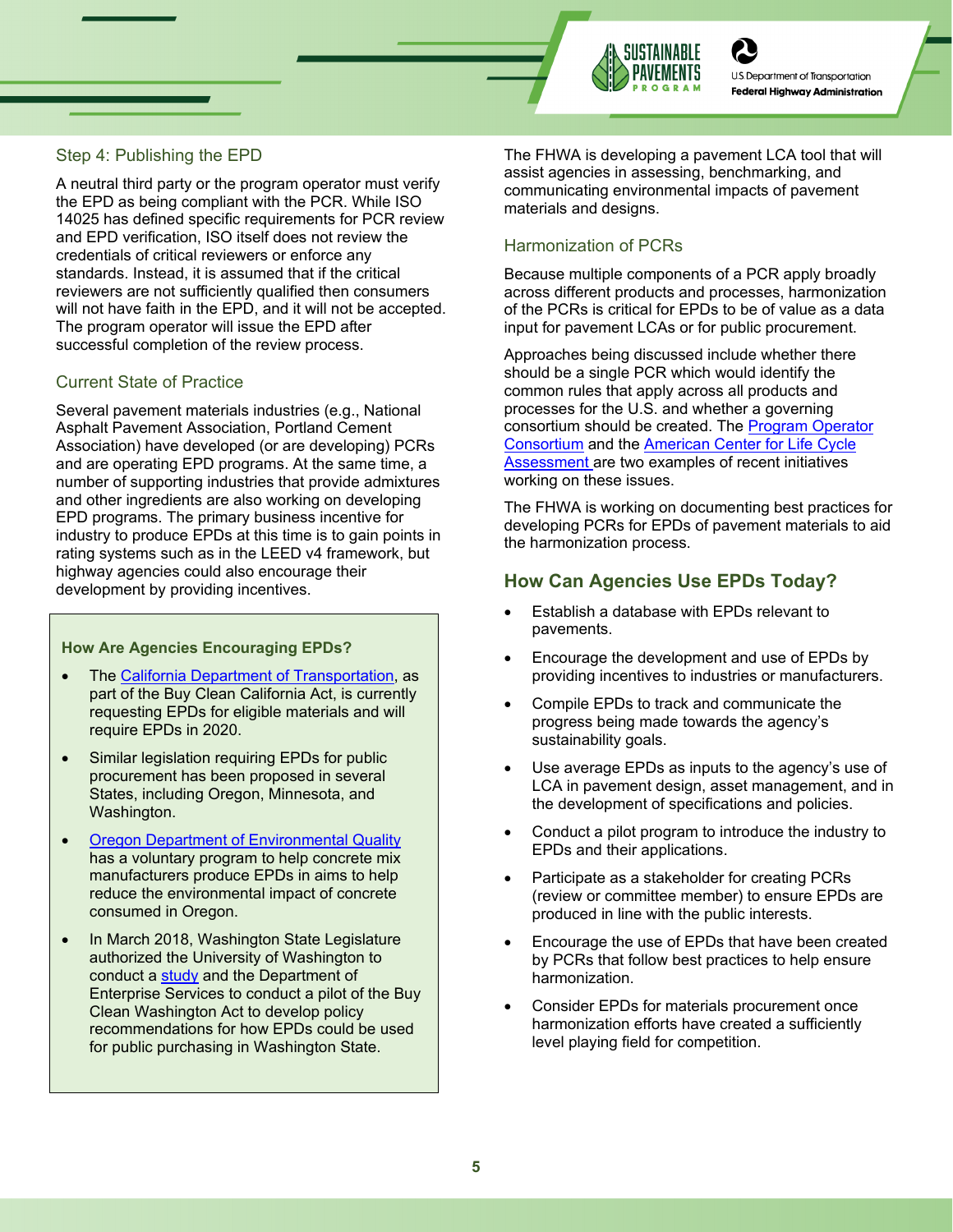



**Federal Highway Administration** 

### Special Considerations

- It is preferred to compare alternatives on a cradle-tograve basis while demonstrating that the alternatives meet the same performance requirements. However, when any parts of the life cycle have been analyzed to be similar or equivalent, they may be left out. It is expected that EPDs for cradle-to-gate impacts will be by far the most prevalent type in the U.S. because this is the part of the life cycle controlled by the materials producer in the typical design-bid-build contracting environment. These EPDs should not be used for comparison between materials types or between materials of the same type unless their cradle to grave performance is expected to be similar.
- Cradle-to-gate EPDs can be used to report or benchmark an agency's operations or to use the EPDs as input to LCA studies.
- A number of factors currently limit the use of EPDs as part of the procurement process.
	- Since most pavement material EPDs at this time are cradle-to-gate, procurement should focus on this stage for the foreseeable future. Further processing, transportation to the paving site, construction, performance in the use stage and consideration of end-of-life are not included.
	- There are issues with some of the upstream data that go into the development of the EPDs, which raises issues as to the validity of the results.
	- There are harmonization issues with some of the EPDs, which limits the ability to make direct comparisons between materials. Procurement should focus on incentives to improve impacts within a given class of material at this time.

# **Getting Started with EPDs**

A three-stage implementation plan based on the results of an [FHWA-supported workshop on EPDs](http://www.ucprc.ucdavis.edu/PDF/FHWA_EPD_Workshop_Report.pdf) is summarized below:

#### Stage 1: Reporting (1 to 2 years)

- Develop policies and reporting practices as a move toward standardization of EPDs.
- Use pilot projects for requesting EPDs to refine the specification for the EPDs and for using EPDs, including development of tools that use EPDs as inputs.

#### Stage 2: Standardization of PCRs (3 to 5 years)

- Work with other agencies and industries to push for harmonization of PCRs, and work to fill gaps in public databases.
- Implement incentives for providing plant-specific EPDs.
- Continue to improve the use of EPDs in pavement design and asset management.

#### Stage 3: Procurement (> 3 years)

- Consider using EPDs along with costs in selecting materials to meet given performance requirements in design-bid-build projects once sufficient progress has been made towards accounting for materials performance and improving the quality of EPDs.
- Consider EPDs for constructed pavement systems, or for longer-term maintenance and rehabilitation of a highway network as follows:
	- EPDs of materials (design-build).
	- EPDs of cradle-to-site for the project as opposed to individual materials (design-build).
	- EPDs of full life cycle for the project (designbuild-maintain).

# **Where Can I Find EPDs?**

[Sustainable Minds](https://www.transparencycatalog.com/) has offered to establish an online catalog to which any organization can submit EPDs for listing. Industries that have published EPDs or are working toward the publication of one are listed in the table below.

| <b>Material</b>        | <b>Source</b>                                              |
|------------------------|------------------------------------------------------------|
| <b>Blended Cement</b>  | ASTM<br><b>Slag Cement Association</b>                     |
| <b>Portland Cement</b> | <b>Portland Cement Association / ASTM</b>                  |
| <b>Steel</b>           | <b>Concrete Reinforcing Steel Institute</b>                |
| <b>Hot Mix Asphalt</b> | <b>National Asphalt Pavement Association</b>               |
| Concrete               | <b>National Ready Mixed Concrete</b><br><b>Association</b> |
| <b>Aggregates</b>      | <b>ASTM</b>                                                |